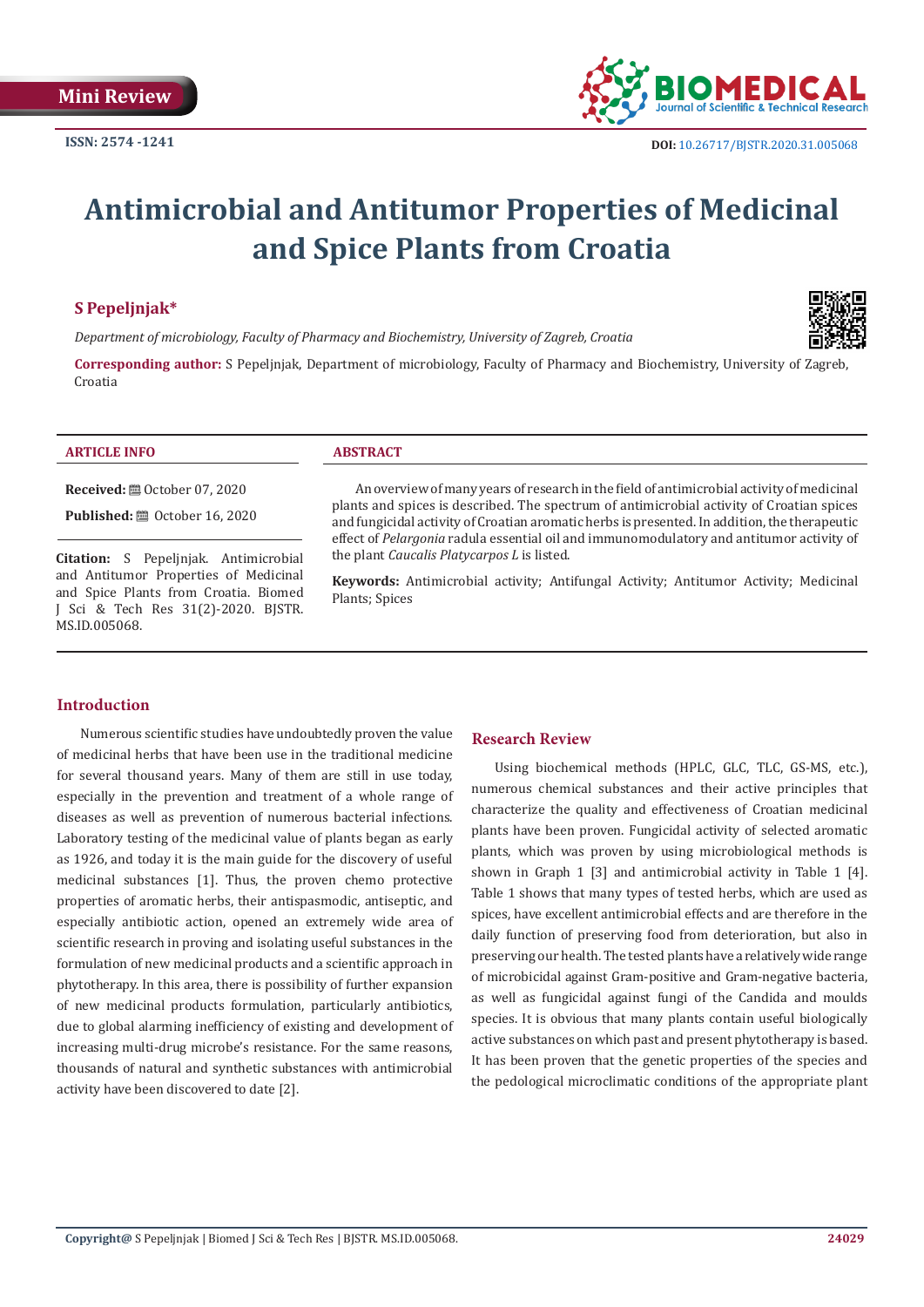

habitat determine the amount and structure of the active substances (carbohydrates, fats, proteins, nucleic acids, enzymes and vitamins).

**Graph 1:** Comparative presentation of essential oils fungicidity of selected Croatian aromatic plants on Candidaspecies and dermatophytes (mean values of microbial growth inhibition zone in milimetars).

| <b>Spice</b>                                   | Main compound of esssential oil<br>$(vol\%)$ | MIC/bacteria     |                         |                 |               |
|------------------------------------------------|----------------------------------------------|------------------|-------------------------|-----------------|---------------|
|                                                |                                              | Gram-positive*   | Gram-nega-<br>tive*     | MIC/fungi*      | MIC/moulds*   |
| Fennel<br>(Foeniculum vulgare)                 | anethole 68-95 %                             | $0,25-1,0%$      | $0,4-2,6\%$             | 0,025 %         | 0,025 %       |
|                                                | limonene 30-55 %                             |                  |                         |                 |               |
| Laurel, Bay tree<br>(Laurus nobilis)           | 1,8-cineole 30-50 %                          | $0.5\%$          | $0.5\%$                 | $0.5\%$         | $0,5 - 2,2\%$ |
| Rosemary<br>(Rosmarinus officinalis)           | cineole 3-89 %                               |                  |                         |                 |               |
|                                                | camphor 2-14 %                               | $0.39 - 12.5\%$  | $0.39 - 1.56\%$         | $0,09-3,12\%$   |               |
|                                                | borneol 5-20 %                               |                  |                         |                 |               |
| Sage<br>(Salvia officinalis)                   | thujone 40-60 %                              |                  |                         |                 |               |
|                                                | cineole 15 %                                 | $0,05-2,0%$      | $1,0-6,25\%$            | $0,05 - 6,25\%$ |               |
|                                                | camphor 10 %                                 |                  |                         |                 |               |
| Lavender (Lavandula sp.)                       | linalyl acetate 30-60                        | 1,25-6,25 %      | 0,39-3,125 %            | $3,12 - 25\%$   |               |
|                                                | linalool 25-45 %                             |                  |                         |                 |               |
| Mellisa, Lemon balm (Melis-<br>sa officinalis) | citral 30 %                                  | 1,56 %           | 3,125 %                 | $0.19 - 2\%$    |               |
|                                                | citronellal 40 %                             |                  |                         |                 |               |
| Basil (Ocimum basilicum L.)                    | linalool 40-50 %                             |                  |                         |                 |               |
|                                                | eugenol 1-19 %                               |                  |                         |                 | $0,35-33\%$   |
|                                                | methyl chavicol 3-31 %                       |                  |                         |                 |               |
| Chilli peppers (Capsicum<br>annuum)            | capsaicin 80-90 %                            | 0,00006-0,0005 % | $0,00025 -$<br>0,0005 % |                 |               |
| Cinnamon tree                                  |                                              |                  |                         |                 |               |
| (Cinnamomum ceylonicum,<br>Cinnamomum cassia)  | cinnamaldehyde 65-75 %                       | $0.02\%$         | $0.02\%$                | $0.16\%$        | $0.06 - 15\%$ |
|                                                | trans-cinnamic acid 5-10 %                   |                  |                         |                 |               |
| (referent spice)                               |                                              |                  |                         |                 |               |

**Table 1:** Antimicrobial and antifungal effect of tested herbs essential oils (vol%).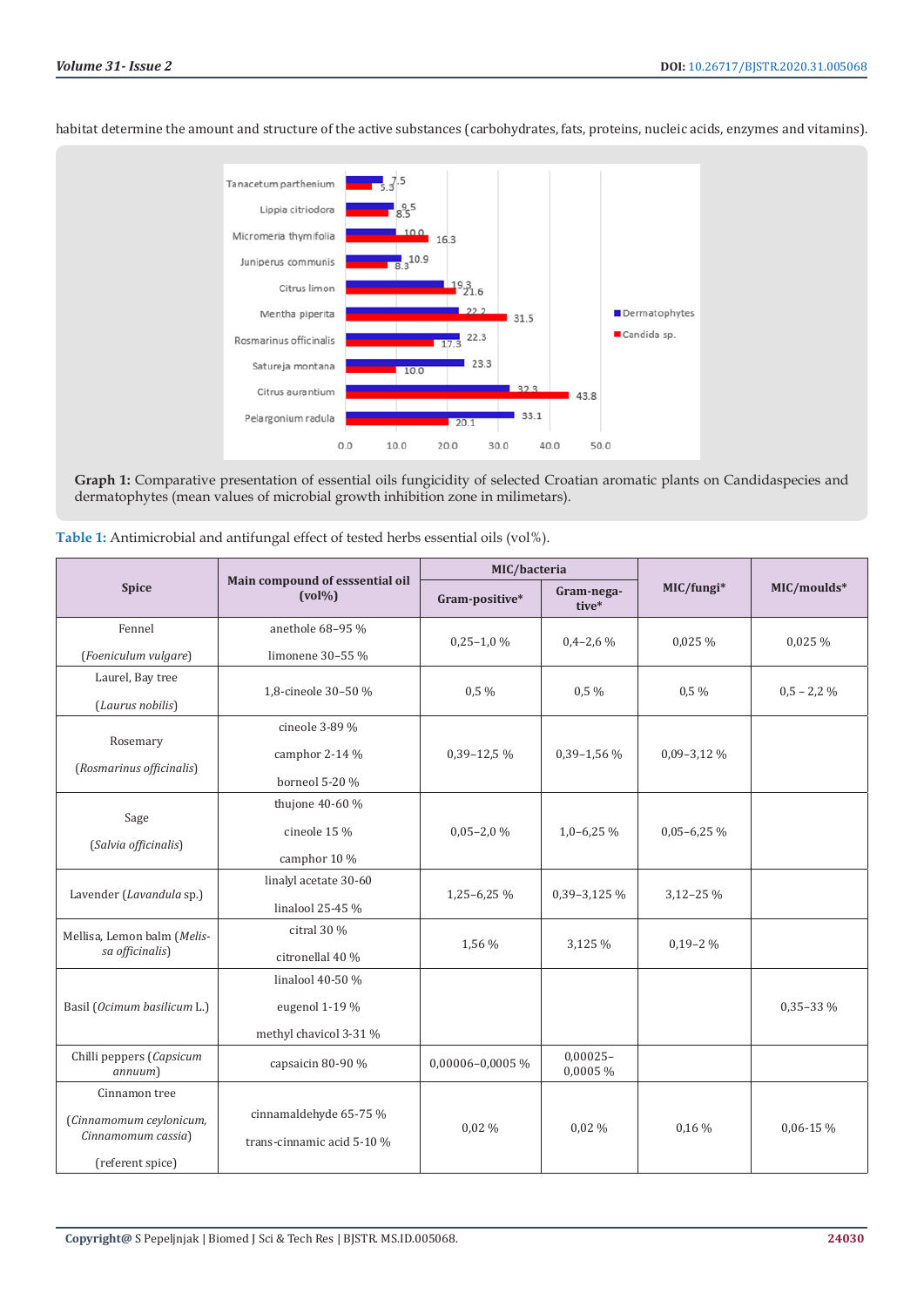Numerous studies have shown that the basic of the healing properties of a plant, in general, and in particular their antimicrobial efficacy, is determined by the chemical structure of glycosides, flavonoids, saponins, tannins and essential oils, including many of their components (terpenes, geraniol, terpenoids, thymol, carvacrol, *Phenolpropanes*, eugenol, cinnamaldehyde, vanillin, ketones, allicin, isothiocyanates and others). The antifungal activity of the *Pelargonia radula* essential oil was investigeted in vitro, and then the therapeutic effect was confirmed in vivo in cats. The outcome of trichophytosis (*Trichophyton Mentagrophytes, Mycrosporum Gypseum*) therapy in cats is shown in Figures 1&2 [5]. Based on notes on Croatian traditional medicine and experiments on animal models (rats and mice), the antitumor effect of the water extract from the plant *Caucalis platycarpos L*. have been proven. The results suggest that the antitumor effect is probably due to stimulation of the immune system of the tumour host [6].



**Figure 1:** Before treatment of trichophytosis.



**Figure 2:** After 30 days of therapy with 5% lotion with *Pelargonia radula* essential oil.

# **Conclusion**

Our presented studies shows that many aromatic and spicy plants in Croatia contain substances with a wide range of antimicrobial activity. Essential oil of *Pelargonia Radula* have good antifungal properties and shows successful treatment of trichophytosis in cats. Water extracts of *Caucalis Platycarpos L*. have significant immunomodulatory and antitumor properties.

### **References**

- 1. [Lai PK, Rov J \(2004\) Antimicrobial and chemopreventive properties of](https://www.researchgate.net/publication/8525515_Antimicrobial_and_Chemopreventive_Properties_of_Herbs_and_Spices) [herbs and spices. Curr Med Chem. 11\(11\): 1451-1460.](https://www.researchgate.net/publication/8525515_Antimicrobial_and_Chemopreventive_Properties_of_Herbs_and_Spices)
- 2. [Pepeljnjak S, Kozaric Z \(2019\) Začini, mikrobi, antimikrobna svojstva i](https://mvinfo.hr/knjiga/12843/zacini-mikrobi-antimikrobna-svojstva-i-primjena) [primjena. Medicinska naklada Zagreb, Akademija medicinskih znanosti](https://mvinfo.hr/knjiga/12843/zacini-mikrobi-antimikrobna-svojstva-i-primjena) [Hrvatske, Kolegij farmaceutskih znanosti. Zagreb pp. 334.](https://mvinfo.hr/knjiga/12843/zacini-mikrobi-antimikrobna-svojstva-i-primjena)
- 3. Pepeljnjak S (2019) Pregled antifungalnog djelovanja eteričnih ulja bilja Hrvatske. Zbornik radova, Znanstveni skup Zdravlje, kultura, priroda. Akademija medicinskih znanosti Hrvatske pp. 34-39.
- 4. Pepeljnjak S (2016) Antimikrobno djelovanje začinskog bilja. Zbornik radova, Zdravlje: rezultat ravnoteže prirode i znanosti. Hrvatski liječnički zbor i Udruga za promicanje zdravlja Korak po korak do zdravlja. Klanjec pp. 16-25.
- 5. Pepeljnjak S, Kosalec I, Kalođera Z, Kuštrak D (2003) Natural antimycotics from Croatia plants. Plant-derived antimycotics, current trends and future prospects. In Mahendra Rai, Donatella Mares(Eds.), The Haworth Press Inc, Oxford, New York, London pp. 49-79.
- 6. Fatović Ferenčić S, Kujundžić N, Pećina M (2017) From the Traditional Recipe to the Modern Remedy: The Antitumoural activity of the small burr parsley (Caucalis platycarpos). Exploring Traditional Medicine. In PF McGrath (Eds.), P Tout, IAP for Health. Section 41(18): 174-183.